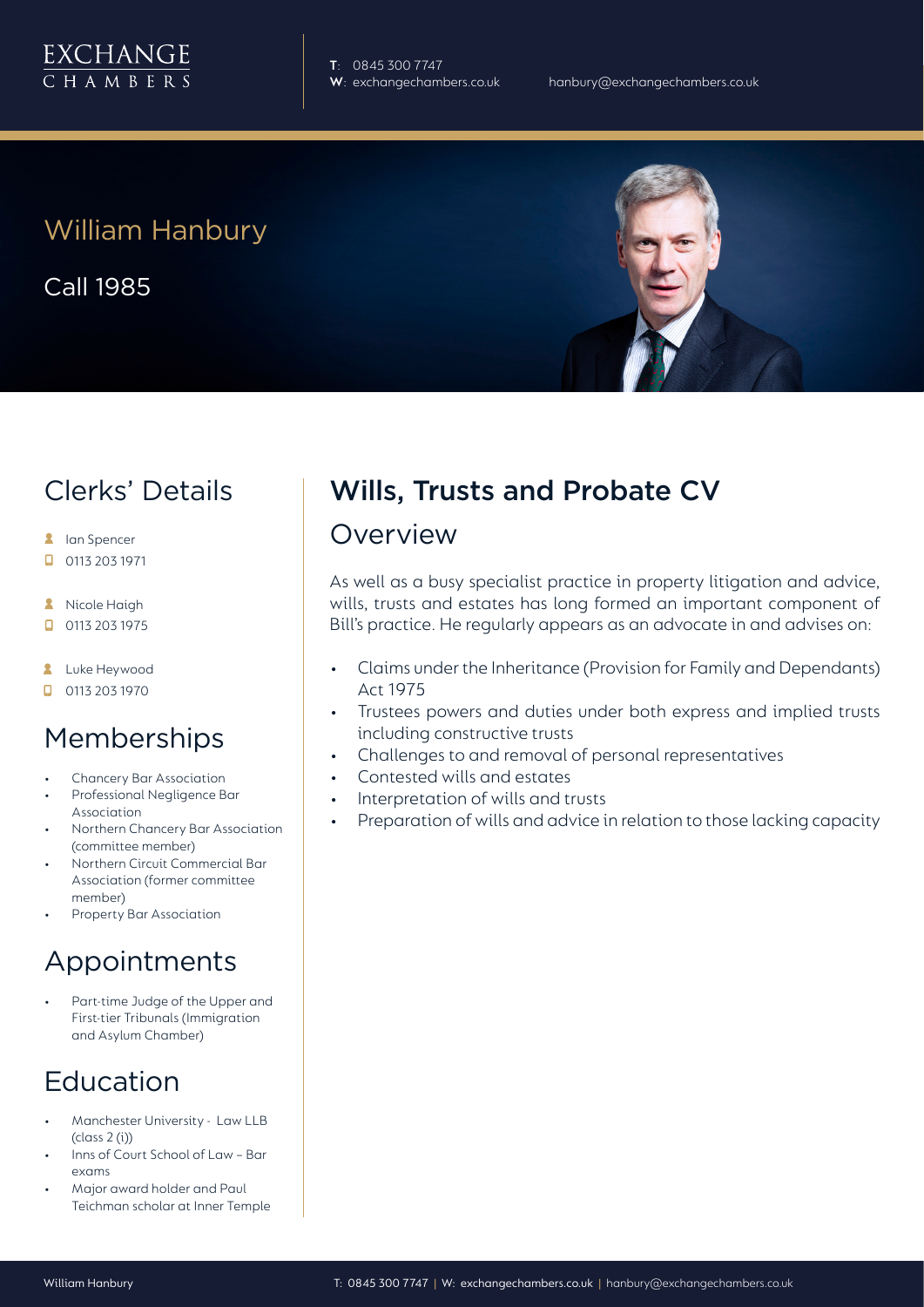

### Cases

Recent cases include:

- Appearing for the executors of the estate in a three-day challenge to a will based on lack of testamentary capacity
- A challenge to the distribution of an estate where an executor was alleged to have sold an asset at an undervalue
- Appearing for a claimant alleging successfully that an executor of the estate had profited from his office by receiving trust property
- Advising on a claim based on fraud, concealment or mistake where the limitation period under section 32 of the Limitation Act 1980 was in issue
- Appearing as advocate and advising in relation to claims under the Inheritance Act 1975 including a three day case defending a claim by an adult beneficiary

### Recommendations

*A highly regarded junior recognised for the wide scope of his practice and ranked as a leading individual by the Legal 500 and Chambers and Partners guides.* 

"William Hanbury is an experienced barrister who regularly acts for local authorities. He offers a wealth of expertise in ratings and valuation and local government powers matters, and is also well regarded for his handling of property law cases." Strengths: "He provides trustworthy advice."

**Chambers and Partners, 2022**

"William is very thorough. He is strong on the technical details, and has a calm and measured approach." **The Legal 500, 2022**

"Bill has a very good knowledge of property law and prepares well. Always gets his point across and provides sound advice." **The Legal 500, 2021**

"Provides accurate advice and inspires clients' confidence." **The Legal 500, 2020**

"Very attentive." **Chambers and Partners, 2019**

"Self-assured before a judge." **The Legal 500, 2018/19**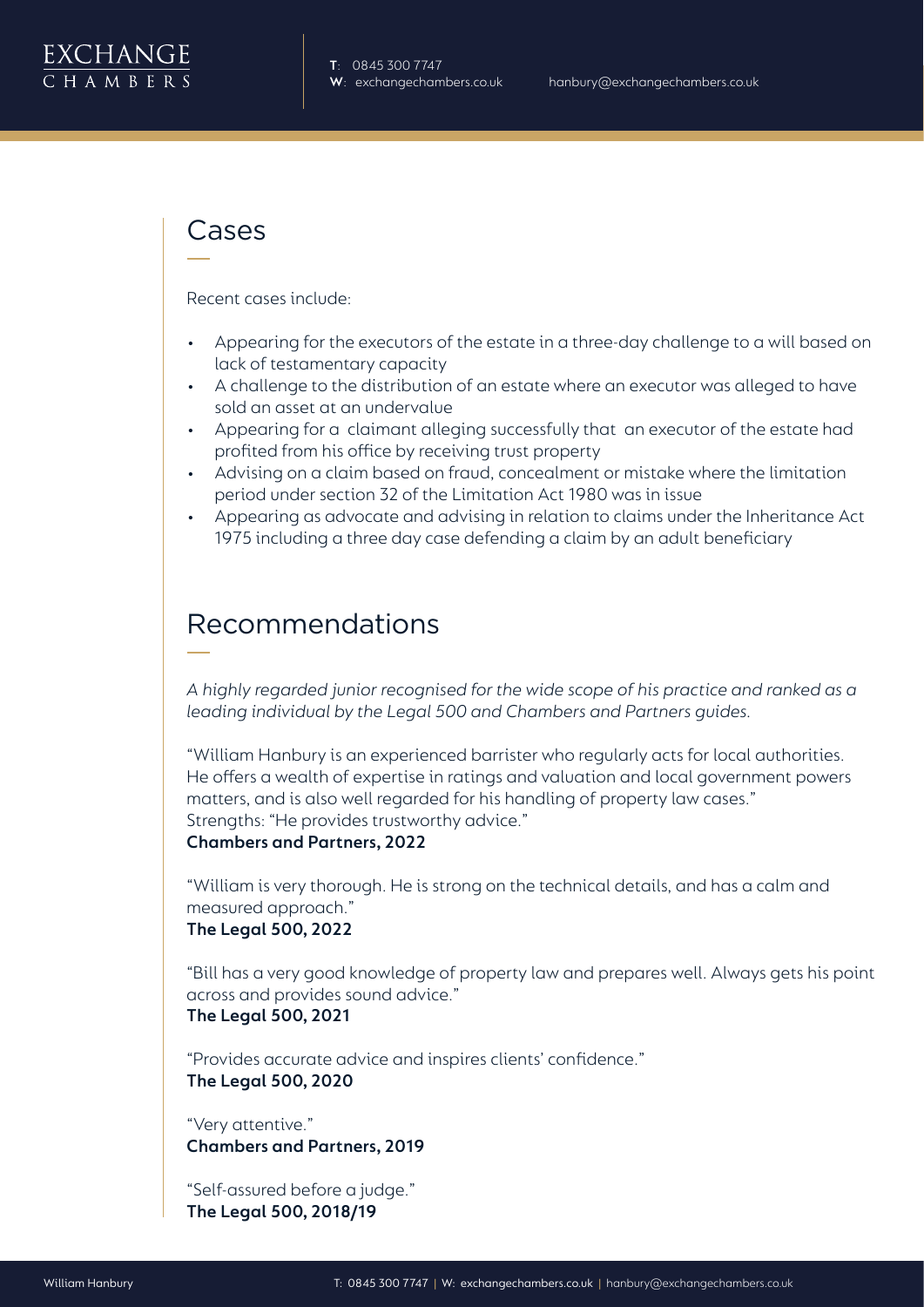

"Well respected by the judiciary. Very calm and collected."

"An exceptionally decent opponent."

"Measured and reliable." **Chambers and Partners, 2018**

"He commands respect from judges." **The Legal 500, 2017**

#### **Recent solicitors' comments include:**

In a recent High Court case, the client said: "A witness asked me to pass on to you his sincere gratitude for your work on this case. We all had reservations before and after the trial, having not faced this type of challenge before, but you managed to convince the District Judge of the merits of our case for which was no mean feat."

"Thanks for your sterling work... – the client is very happy."

"Bill is a class act; over the last 5 years he has consistently delivered a high-quality service..."

"Extremely conscientious and capable practitioner. He has a good grasp of the legal issues and explains himself clearly at all times......"

"A first rate service and I have advised colleagues that they should use your services wherever possible."

"Bill's advice is always clear and concise. He is also very approachable and willing to assist. "

"An accomplished barrister with a thorough grasp of the law."

"Another superbly executed case by yourselves has resulted in the desired outcome."